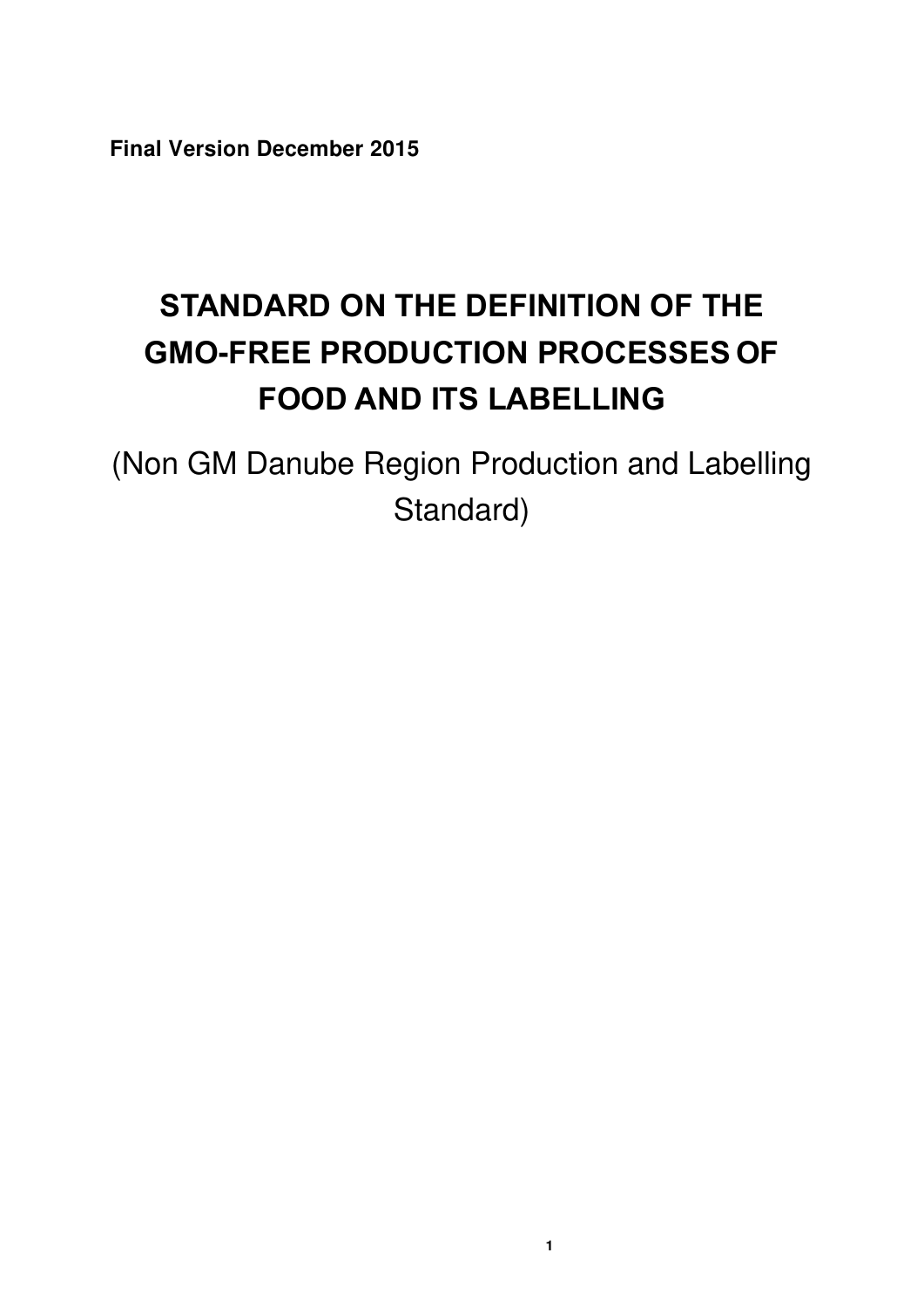# <span id="page-1-0"></span>**TABLE OF CONTENTS**

|              | STANDARD ON THE DEFINITION OF THE GMO-FREE PRODUCTION PROCESSES OF    |
|--------------|-----------------------------------------------------------------------|
|              |                                                                       |
| 1            |                                                                       |
| $\mathbf{2}$ |                                                                       |
| 3            |                                                                       |
| 4            |                                                                       |
| 5            |                                                                       |
| 5.1          |                                                                       |
| 5.2          |                                                                       |
| 5.3          |                                                                       |
| 6            |                                                                       |
| 6.1          |                                                                       |
| 6.2          |                                                                       |
| 6.3          |                                                                       |
| 6.4          |                                                                       |
| 6.5          |                                                                       |
| 6.6          |                                                                       |
| 7            | LABELLING, PRESENTATION AND ADVERTISING 9                             |
| 7.1          |                                                                       |
| 7.2          |                                                                       |
| 7.3          |                                                                       |
| 7.4          |                                                                       |
| 7.5          |                                                                       |
| 7.6          |                                                                       |
| 8            | REGIONAL AND NATIONAL CONSULTATION AND ADVISORY COMMITTEES            |
| 8.1          | Regional Consultation and Advisory Committee 10                       |
| 8.2          | National consultation and advisory committees 10                      |
|              | ANNEX 1: LIST OF THE CONCRETE WORDING CURRENTLY USED IN THE DIFFERENT |

**[COUNTRIES FOR THE LABELLING OF GMO-FREE PRODUCTS ...11](#page-10-0)**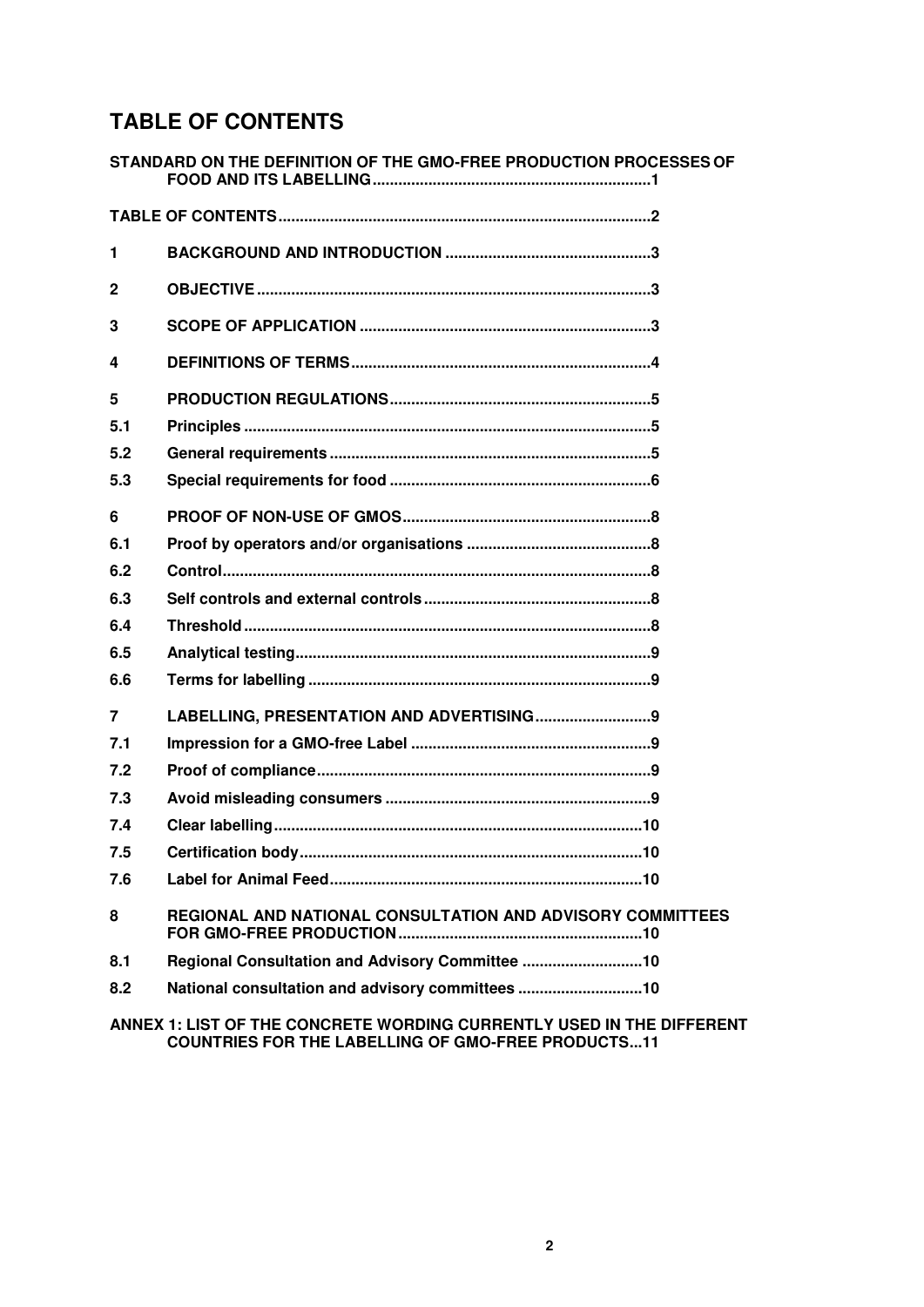# <span id="page-2-0"></span>**1 BACKGROUND AND INTRODUCTION**

On the initiative of the Ministry of Agriculture and the Environment of the Republic of Slovenia and the Danube Soya Initiative, the Ministers responsible for Agriculture of the broader Danube region met on 23 August 2013 in Moravske Toplice to discuss the implications of the regional cooperation for protein security in the Danube region. In their joint declaration, Ministers agreed amongst others to "single out the consumer freedom of choice by creating a transparent international standard for the traceability of production, control and certification system of labelling of products as GMO-free for plant-based, processed and animal agricultural products".

The "Deutsche Gesellschaft für Internationale Zusammenarbeit (GIZ GmbH)" is committed to support this process in the context of the regional project "Promotion of GMO-free quality soya from the Danube Region". The team of Umweltbundesamt (Environment Agency Austria) in close coordination with GIZ and Danube Soya Initiative, was responsible for coordinating and chairing a participatory expert process to establish a GMO-free labelling standard for food products and an associated control system for the Danube Region.

The objective of the overall GIZ project is strengthening of economically, ecologically and socially viable GMO-free soya production in selected areas of the Danube Region.

The titles of the two standards are as follows:

- Standard on the definition of the GMO-free production processes of food and its labelling
- Standard on the risk-based control of the GMO-free production processes

The final texts of the standards will be provided to the participating countries for their consideration and implementation. They intend to support and give guidance especially to the countries which do not yet have their own national approaches for GMO-free labelling and control in place. All other European countries, interested in establishing GMO-free labelling and control, are kindly invited to make use of these final texts of the standards as well.

## <span id="page-2-1"></span>**2 OBJECTIVE**

This Standard creates the basis for a "GMO-free production" of food in order to ensure traceability, transparency and control of the production processes and to protect the consumers' interests. Rules are set out for a "GMO-free production" throughout all stages of the food chain as well as for the use of terms regarding "GMO-free production" for labelling, presentation and advertising purposes. This standard should be implemented and used as part of a package which also includes the standard on the risk-based control of GMO-free production. If appropriate, links are made between the two documents.

### <span id="page-2-2"></span>**3 SCOPE OF APPLICATION**

This Standard governs the requirements for food of which the labelling, presentation, advertising or business documents evoke the impression that it is produced without the use of GMOs (genetically modified organisms) or products produced from or by GMOs. This in any case includes formulations such as "produced or processed without gene technology", "GEfree", "non-genetically modified", "GMO-free", "without gene technology" or "without the use of gene technology" as well as terms such as "fed without genetically modified animal feed" and the like. A list of the concrete wording used in different countries can be found in Annex 1 to this standard.

Provided that the necessary requirements are fulfilled, it should be possible to also allow certified organic-products to be labelled as GMO-free according to this Standard.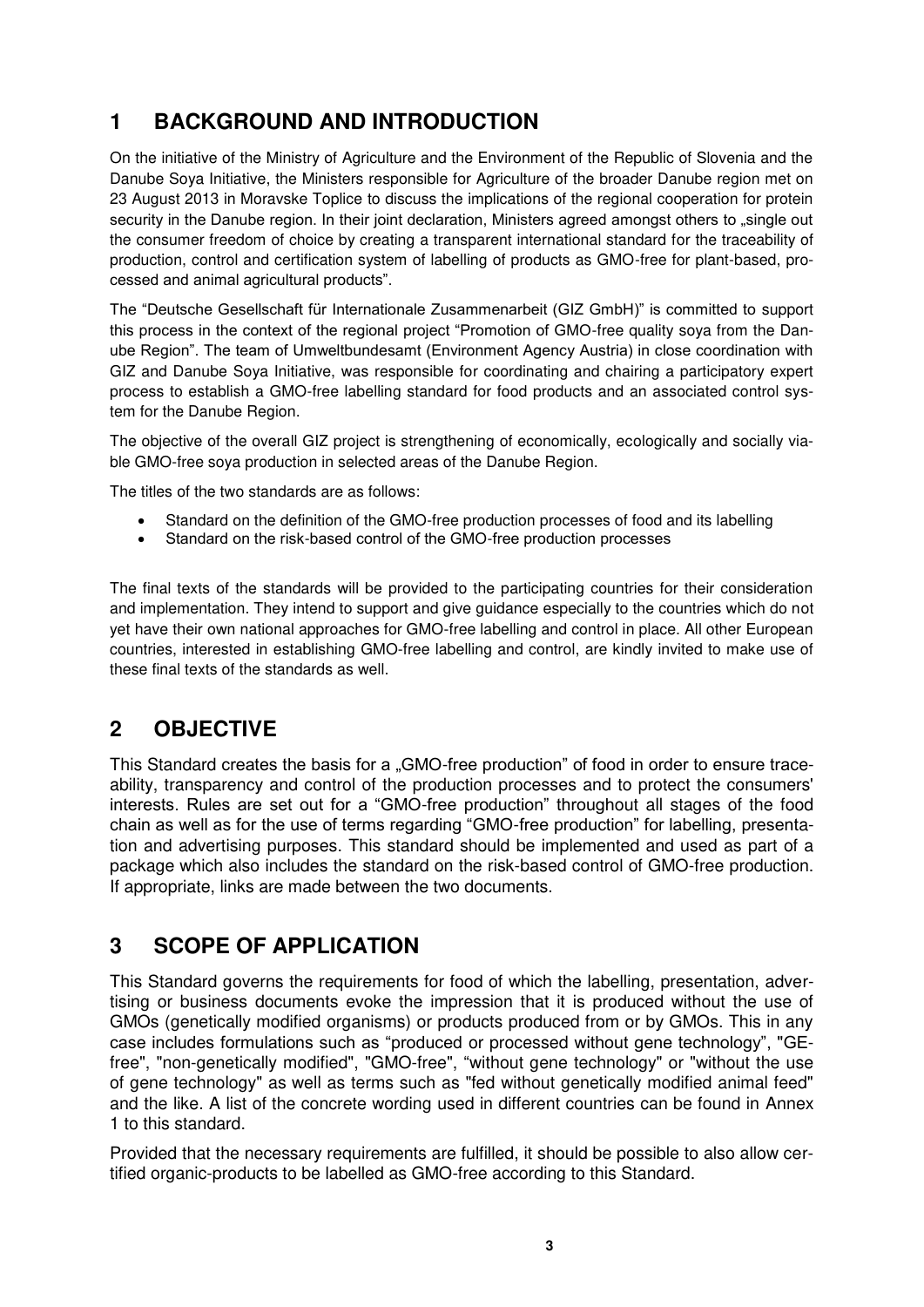# <span id="page-3-0"></span>**4 DEFINITIONS OF TERMS<sup>1</sup>**

- a) "GMO-free production": application of the production process as set out in the rules of this standard at all stages of production, processing, marketing and transport of food and feed.
- b) "GMO-free": originating from a GMO-free production or referring to such a production.
- c) "Operator<sup>"</sup>: the individual or entity responsible for ensuring the compliance with the rules of this standard within the business under its control.
- d) "Plant production : production of agricultural crop products.
- e) "Livestock production<sup>\*</sup>: animals (including fish, reptiles and amphibians) reared or kept for the production of food, or for other farming purposes. This does not include: wild animals; animals intended for use in sporting or cultural events (shows); experimental or laboratory animals; non-domesticated invertebrate animals.
- f) "Aquaculture": the rearing or cultivation of aquatic organisms using techniques designed to increase the production of the organisms in question beyond the natural capacity of the environment.
- g) "Transition period": transition to GMO-free production within a given period of time, during which the provisions concerning GMO-free production have been applied.
- h) "Labelling": any words, particulars, trademarks, brand name, pictorial matter or symbol relating to a food and placed on any packaging, document, notice, label, ring or collar accompanying or referring to such food;
- i) "Advertising": any representation to the public by any means other than a label that is intended or likely to influence and shape attitude, belief or behaviour in order to promote directly or indirectly the sale of GMO-free products.
- j) "Presentation": in particular the form or appearance of the food or its packaging, the packaging material used, the manner of its arrangement as well as the environment in which it is sold.
- k) "Certification body": an independent third party carrying out inspection and certification in the field of GMO-free production in accordance with the provisions of this standard.
- l) "Plant protection products": Products used to protect plants or plant products against all harmful organisms or preventing the action of such organisms. For this standard, only the active agents of the plant protection product are taken into account.
- m) "Genetically modified organism (GMO)": an organism, with the exception of human beings, in which the genetic material has been altered in a way that does not occur naturally by mating and/or natural recombination.
- n) "Produced from GMOs": derived in whole or in part from GMOs, but not containing or consisting of GMOs.
- o) "Produced by GMOs": derived by using a GMO as the last living organism in the production process, but not consisting of, containing or produced from GMOs.
- p) "Organisation": a group of companies from the same or different sectors of GMO-free production.
- q) Critical components: crops for which genetically modified varieties exist which are agriculturally cultivated as well as raw materials or products which are made from such crops; food ingredients from animal origin and food ingredients such as enzymes, additives etc. that are not labelled according to Council Regulation (EC) 1829/2003 but may be produced by GMOs.

-

<sup>&</sup>lt;sup>1</sup> The definitions are taken from the EU-legislation, where applicable.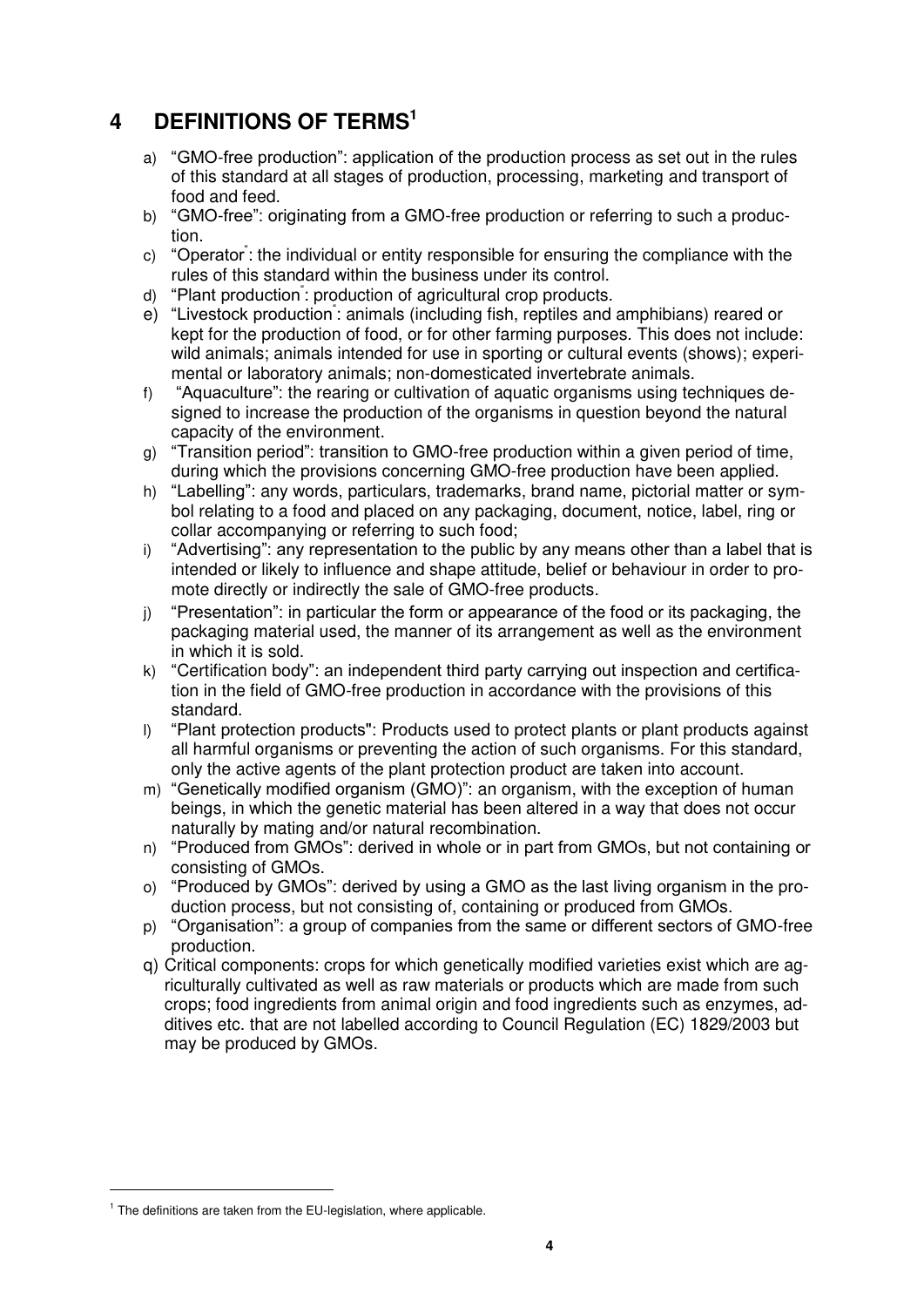# <span id="page-4-0"></span>**5 PRODUCTION REGULATIONS**

### <span id="page-4-1"></span>**5.1 Principles**

### **5.1.1 GMOs and products produced from or by GMOs**

Food:

GMOs and products produced from or by GMOs<sup>2</sup> shall not be used as food, additive or processing aid for food.

### Feed and other products:

GMOs and products produced from GMOs shall not be used as animal feed, additive or processing aid for animal feed, plant protection products, fertilisers, soil conditioners, seeds, vegetative propagating material, micro-organisms and livestock in GMO-free production.

Both for food and feed production the prohibition on use of GMOs and products produced by and from GMOs shall not apply to veterinary medicinal products.

### **5.1.2 Certificate or confirmation of compliance for critical components**

In order to ensure that no GMOs or products produced from GMOs have been used, an operator needs to make sure that the products or ingredients are not labelled according to EU regulations 1829/2003 or 1830/2003, a certificate for critical components is included or a confirmation of compliance of GMO-free production for products not falling under the scope of EU regulations 1829/2003 and 1830/2003 is provided.

### **5.1.3 Proof of non-use of GMOs or products produced from GMOs**

For the purpose of the proof of non-use of GMOs or products produced from GMOs with regard to products other than food and animal feed or products produced by GMOs, operators shall require the vendor to provide a confirmation that the products supplied have not been produced from or by GMOs, if they purchase or use such non-GMO-free products from third parties. Such confirmation shall not be required for products, for which according to the latest state of knowledge no methods used in practice are known indicating that the products are GMOs, contain GMOs or are produced from or by GMOs. This currently (2015) applies for example to pure minerals, mineral fertilisers, chemically synthesised agents of plant protection products or specific plant or animal species as well as specific micro-organisms.

### <span id="page-4-2"></span>**5.2 General requirements**

### **5.2.1**

-

The entire farm shall be managed in compliance with this standard on GMO-free production.

- a) However, a farm may be split up into clearly separated units or for aquaculture in production sites, which are not all managed according to the provisions for GMO-free production. As regards livestock production, these must be distinguishable as different production sectors. As regards aquaculture, the same species may be involved, provided that there is adequate separation between the production sites. As regards plants, different, easily distinguishable varieties shall be used.
- b) Where in accordance with section a) not all units of the farm are managed in compliance with the rules for GMO-free production, the operator shall keep the area, livestock and products used for, or produced by, the GMO-free units separate from the

<sup>&</sup>lt;sup>2</sup> Examples for products produced by GMOs: Vitamin C or rennet produced by a genetically modified micro-organism.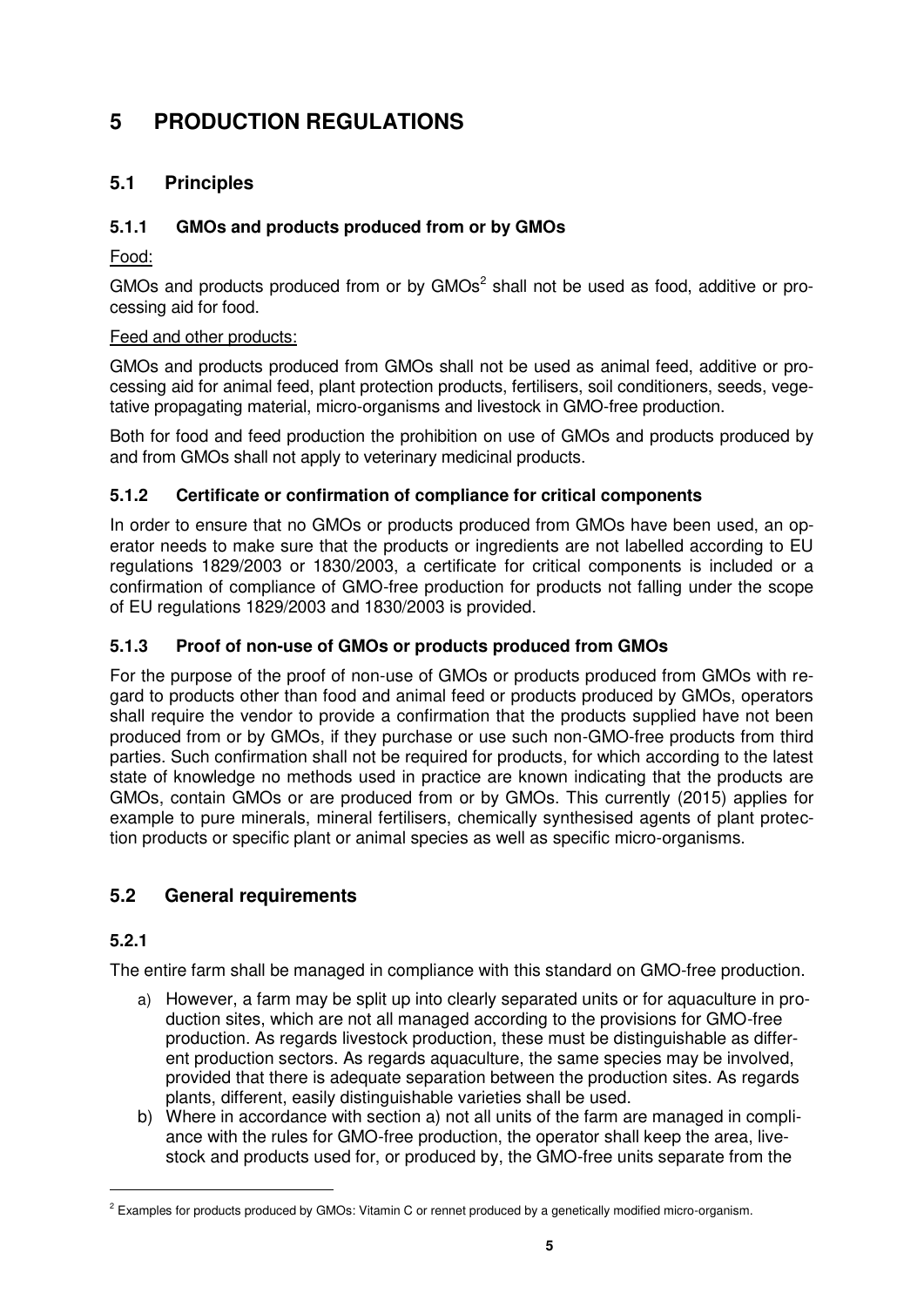area, livestock and products not used for, or produced by GMO-free units and keep adequate records for at least 5 years to show the separation.

### **5.2.2**

Processing plants shall meet the following requirements:

The production of processed, GMO-free food or animal feed suitable for the production of GMO-free food shall be kept separate in space or time from the production of processed, non-GMO-free food or animal feed not suitable for the production of GMO-free food.

### <span id="page-5-0"></span>**5.3 Special requirements for food**

#### **5.3.1 Seeds or vegetative propagating material**

For the production of food, only plant ingredients of agricultural origin shall be used, of which the seeds or vegetative propagating material are no GMOs and for which there is no risk of a presence of GMOs for the harvested material.

#### **5.3.2 Livestock**

For the production of food, only livestock ingredients of agricultural origin, including aquaculture, shall be used, which originate from livestock that are no GMOs and were bred using input products in line with this standard since birth or, in case of mammals, at least following weaning.

GMO-free aquaculture must be based on the rearing of young stock originating from GMOfree broodstock.

#### **5.3.3 Beekeeping**

Beekeeping products such as honey, royal jelly and pollen can only be regarded as GMOfree if there is no agricultural land with genetically modified plants (including experimental field trials) within at least 3 km from the location of beehives. The restriction applies to the entire grazing season. Substances that are used in beekeeping like feed must be in conformity with the criteria of this standard on feed. There is no specific conversion period for bees.

#### **5.3.4 Transition periods**

Livestock that has not been bred in compliance with this standard since birth or, in case of mammals, at least following weaning, must pass through the following transition periods, i.e. must be fed with animal feed suitable for the production of GMO-free food, until a product produced from or with such livestock can be placed on the market according to this standard:

- the entire fattening period for pigs (starting with a maximum weight of 35 kilograms);<br>3 months for livestock for milk production 2 weeks in case of acquisition of new ani-
- 3 months for livestock for milk production, 2 weeks in case of acquisition of new animals already in milk for the renewal of the herd;
- 6 weeks for poultry for egg production;<br>■ Chicks may not be older than 3 days, w
- Chicks may not be older than 3 days, when converted to GMO-free production for poultry;
- the entire fattening period for aquaculture animals.
- For other farm animals, during the year prior to slaughter, for those whose life span is less than 1 year, for the three quarters of their life span.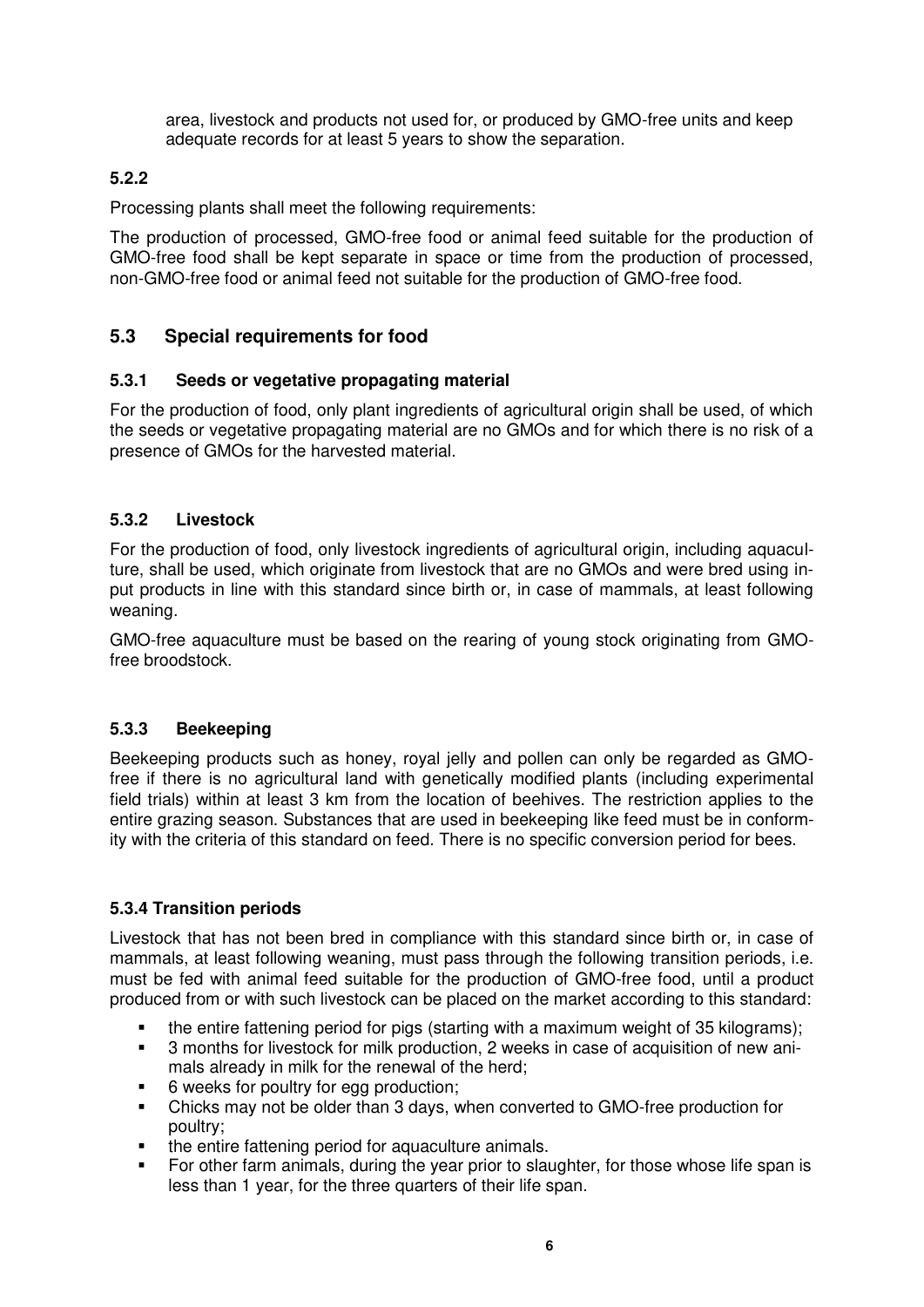#### **5.3.5 Exceptions**

If food with more than one ingredient does not fully fulfill the GMO-free requirements, it is possible to declare one or more of the ingredients as GMO-free in the list of ingredients. A GMO-free label may only be used if all ingredients fulfill the requirements of this standard.

A food may also be labelled as GMO-free if it contains less than 1% ingredients of animal origin which do not completely meet the criteria of this standard. Nevertheless, such ingredients must not be labelled according to Regulation (EC) No 1829/2003 or 1830/2003. Each ingredient of a food product can only be rated as fully complying or not complying with this standard.

In the case of food additives, processing aids, flavours, enzymes, amino acids and other micronutrients, as well as vitamins, where there are no such substances available on the market other than those produced by genetically modified organisms, these substances may be used if they are part of the list of substances drawn up by the European Commission, pursuant to Article 22(2)(g) in conjunction with Article 37 (2) of Council Regulation (EC) No 834/2007 of 28 June 2007 on organic production and labelling of organic products.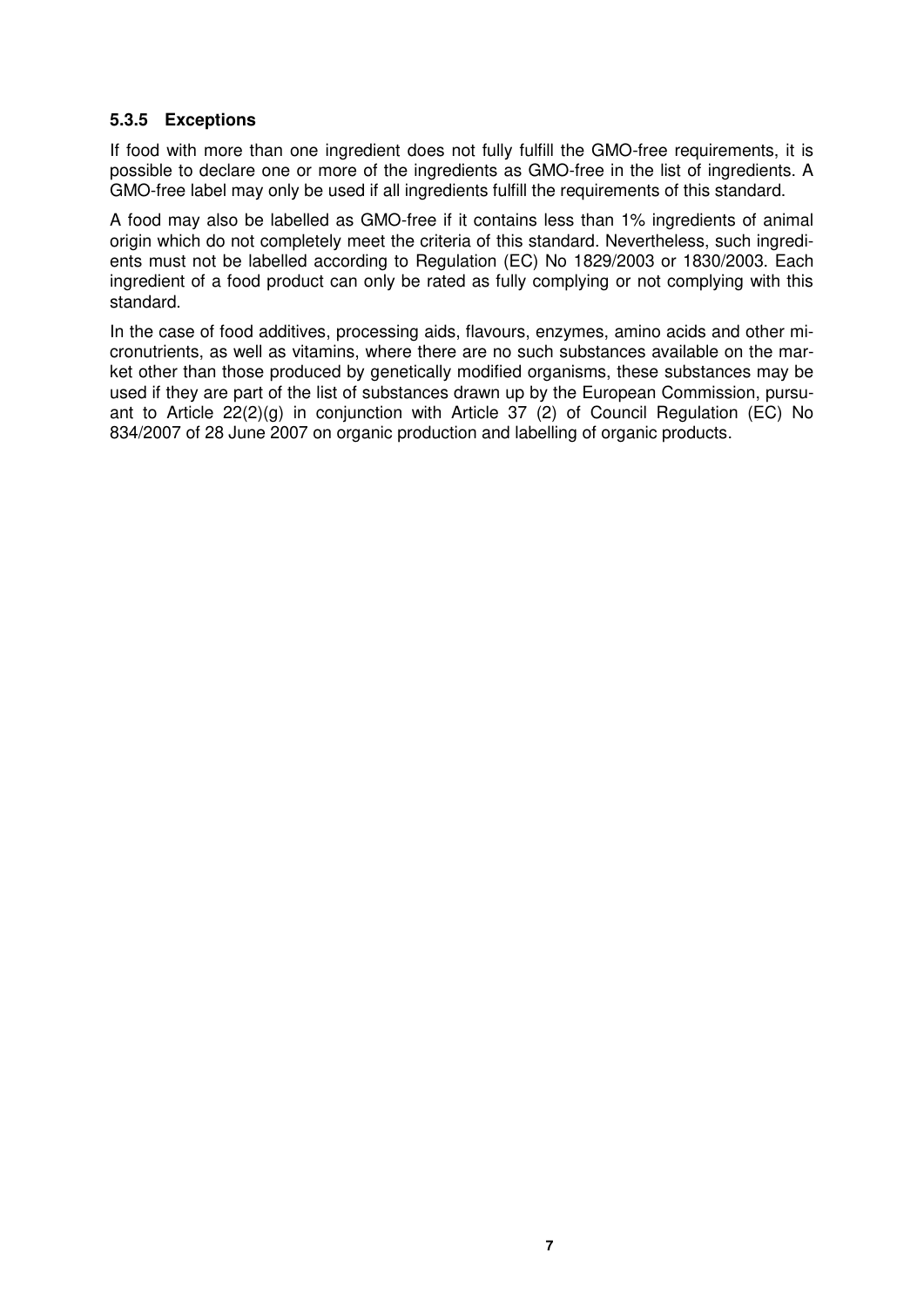# <span id="page-7-0"></span>**6 PROOF OF NON-USE OF GMOS**

There is a strong link between this chapter of the Standard and the Standard on risk-based control of GMO-free production.

### <span id="page-7-1"></span>**6.1 Proof by operators and/or organisations**

Operators and/or organisations that place food with descriptions as defined by this standard on the market shall provide adequate traceable proof that the requirements of the standard are met. They shall provide documentation regarding the preparation, treatment, processing or mixing of the food or the feeding of animals that the requirements prescribed for the use of the claim have been adhered to. Suitable and traceable documentation shall be the following, in particular

- $\bullet$  binding statements<sup>3</sup> on the part of the upstream supplier that the prerequisites for labelling have been complied with,
- analysis reports or documentation showing with sufficient certainty that the prerequisite for labelling has been complied with.
- Certificate for any critical component (see standard on risk-based control of GMO-free production).

Operators and/or organisations shall have their activity controlled by an accredited certification body.

### <span id="page-7-2"></span>**6.2 Control**

The compliance with this standard shall be controlled at all stages of production, transport, processing and marketing. The control of proper production, processing and labelling shall be based on self-controls and external controls according to ISO 17065 (see standard on risk-based control of GMO-free production).

### <span id="page-7-3"></span>**6.3 Self controls and external controls**

Self-controls (consistent with the provisions of the standard on the risk-based control of GMO-free production) shall be continuously carried out under the responsibility of the operator and/or the organisation. Tools for the documentation and performance of self-controls shall be used. External controls and the certification shall be carried out on a continuous basis by a company accredited for the control of GM-free production and pursuant to ISO 17065, respectively. The controls shall be done on a risk basis, taking into account the concept of critical components (see standard on the risk based control of GMO-free production). The risk ratings and controls shall be done systematically and so that they can be traced.

### <span id="page-7-4"></span>**6.4 Threshold**

-

The adventitious and technically unavoidable presence of GMOs authorized in the EU as well as products from and by GMOs authorized in the EU shall not be taken into consideration, if the compliance with EU Regulations 1829/2003 and 1830/2003 or with legislation of the country aligned with those Regulations can be demonstrated through the control and the

 $3$  An example for a suitable template for binding statements can be found in the InfoXgen system (http://www.infoxgen.com/en/zusicherungserklaerung-bio.html)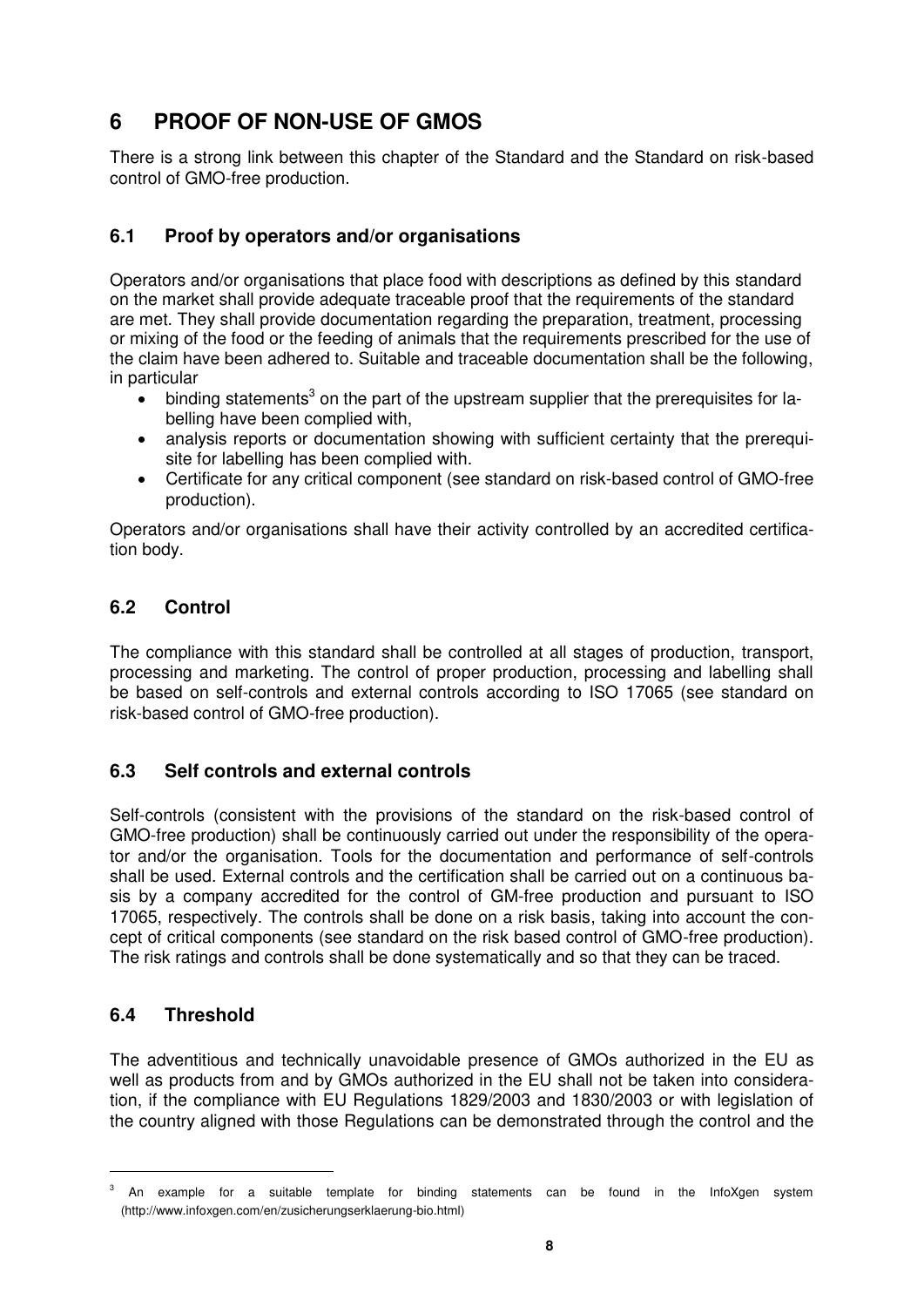percentage is not higher than 0,9 % per ingredient. The goal is to keep the presence of GMOs in GMO-free products as low as possible.

The GMO-content of any raw material used for the production of GM-free food or of animal feed suitable for GM-free production must therefore not exceed 0.9% per ingredient provided that it is adventitious and technically unavoidable.

Contamination with approved GMOs, at levels below the limit of quantification (0.1% as a rule) per ingredient, is generally regarded as technically unavoidable or accidental.

### <span id="page-8-0"></span>**6.5 Analytical testing**

An analytical evidence of approved GMOs or products produced from or by approved GMOs above 0.1 % and below 0.9% must be regarded as indication to control the effectiveness of the measures in the context of production. This shall also apply to evidence from process controls for GMOs or products produced from or by GMOs. The laboratory undertaking the analysis has to be accredited pursuant to ISO 17025, respectively (see standard on the riskbased control of GMO-free production).

#### <span id="page-8-1"></span>**6.6 Terms for labelling**

Terms for labelling and advertising as laid down by this standard shall not be used, if these evidences are not kept or if justified doubts as to the compliance with the requirements of this standard cannot be dispelled.

## <span id="page-8-2"></span>**7 LABELLING, PRESENTATION AND ADVERTISING**

### <span id="page-8-3"></span>**7.1 Impression for a GMO-free Label**

Food is considered labelled as defined by this standard, if the labelling, presentation, advertising or business documents evoke the impression that the product has been produced according to the rules of this standard.

### <span id="page-8-4"></span>**7.2 Proof of compliance**

Descriptions indicating that food originates from GMO-free production may only be used in the labelling and advertising of food, if all ingredients of such products have been produced in accordance with the rules set out in this standard.

### <span id="page-8-5"></span>**7.3 Avoid misleading consumers**

Terms, including terms used in trademarks, as well as labelling, presentation and advertising practices liable to mislead consumers or users by suggesting that the concerned food or the ingredients used for its production comply with the rules set out in this standard, shall not be used.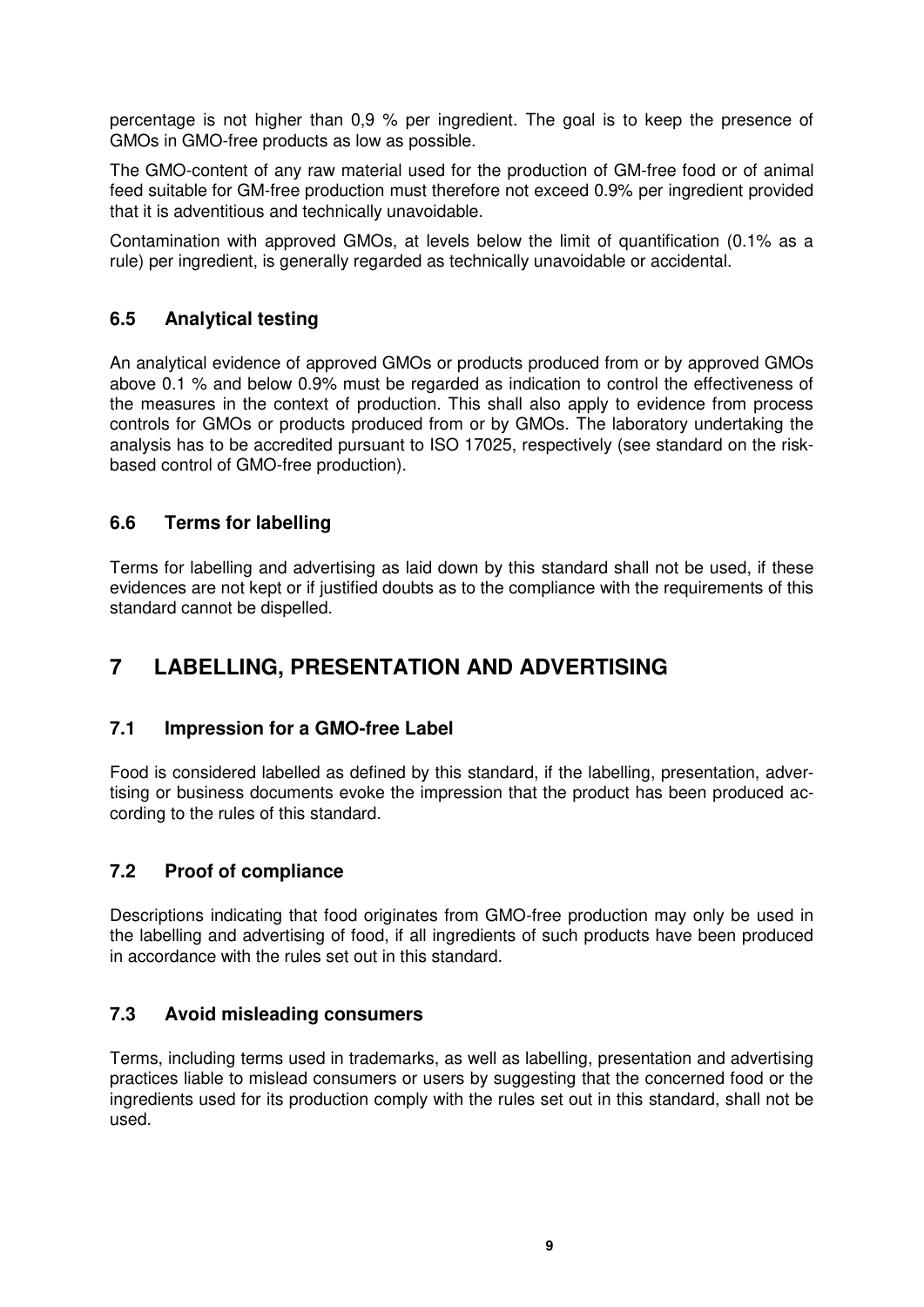### <span id="page-9-0"></span>**7.4 Clear labelling**

Labelling and advertising for food produced according to the provisions of this standard shall contain a clear reference to GMO-free production in accordance with this standard: e.g. **Produced without GMO,** or **from GMO free production** or similar wordings. Annex 1 to this standard contains a list of the wording currently used in the different countries.

### <span id="page-9-1"></span>**7.5 Certification body**

The labelling must specify the name of the certification body of the operator or organisation, which has carried out the last preparation step or processing.

The indications referred to in section 6.3 and 6.4 must be easy to understand and shall be marked in a conspicuous place in the same visual field in such a way as to be easily visible, clearly legible and indelible.

### <span id="page-9-2"></span>**7.6 Label for Animal Feed**

The following labelling may be used for animal feed: "suitable for the production of GMO-free food" according to this standard. Annex 1 to this standard contains a list of the wording currently used in the different countries.

### <span id="page-9-3"></span>**8 REGIONAL AND NATIONAL CONSULTATION AND ADVISORY COMMITTEES FOR GMO-FREE PRODUCTION**

### <span id="page-9-4"></span>**8.1 Regional Consultation and Advisory Committee**

It is recommended to set up a regional consultation and advisory committee consisting of one representative of the responsible authorities of the Danube region member countries and if appropriate additional experts in the field of GMO-free production, labelling and control of food.

The tasks of this committee are, inter alia to ensure information exchange and concrete advice on topics related to the implementation of this standard.

### <span id="page-9-5"></span>**8.2 National consultation and advisory committees**

In addition to the regional committee national committees may be established by the responsible authority in the respective country to provide advice on any topics related to this standard on the national level.